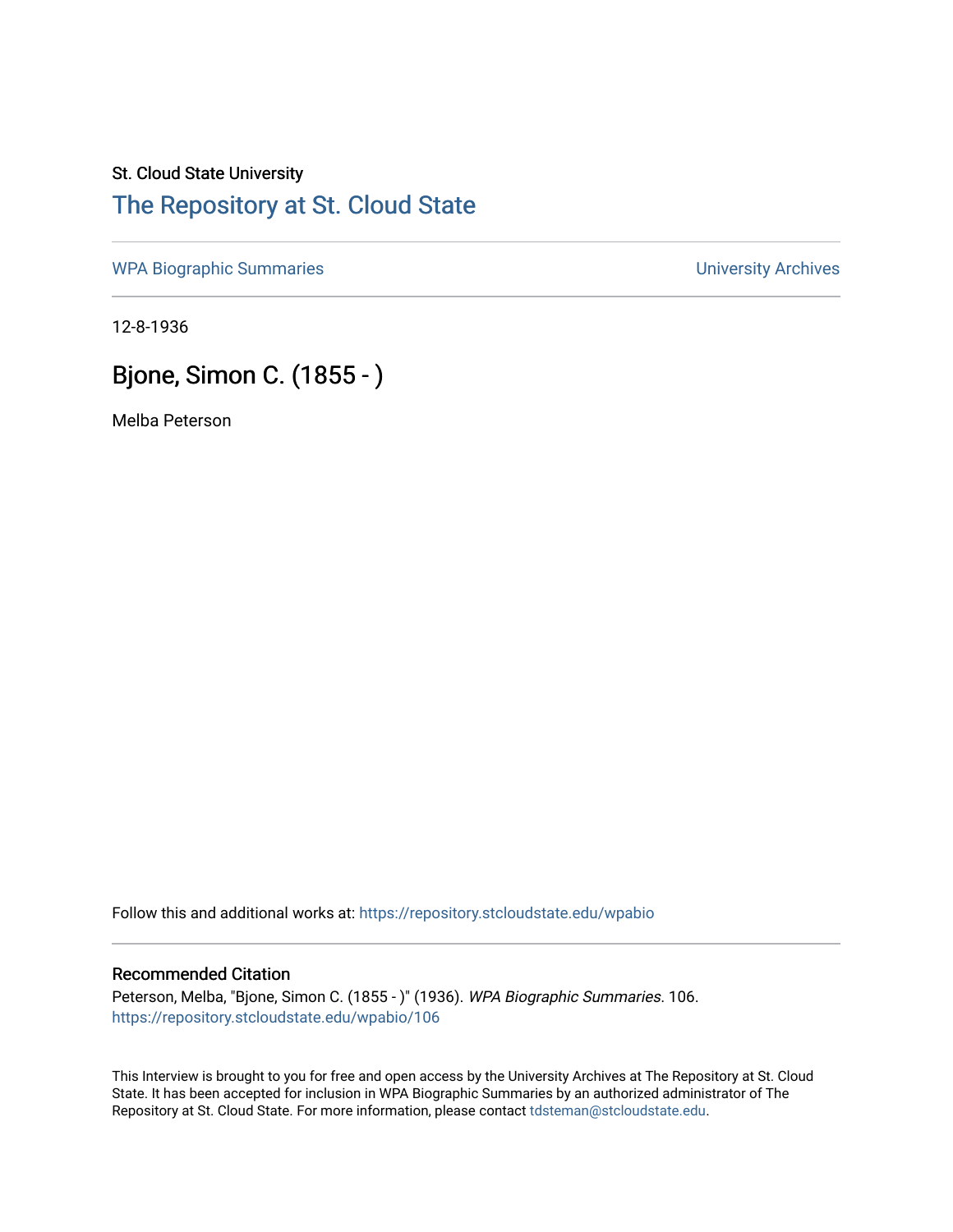### BJONE, SIMON C.

建糖 书

### File No.  $\mathcal{B}$ -109

Simon C. Bione is the son of Christen and Christina Bione. He was born November 10, 1855 in Brandbo, Norway. Simon has seven brothers and two sisters. They are Mans, dead; Syrinda, dead; Martha in Norway: Gilbert, dead; Christ, dead; Hans in the U. S.; Lars of Norway; and Randy who is dead.

In 1878 Simon Bione came to the United States. He first went to Wisconsin, then to North Dakota and in 1892 he came to Minnesota.

Simon C. Bjone married Sophia Holthe in Saint Paul in 1892. Sophia (Holthe) Bione was born in Toten, Norway on April 13, 1862.

Mr. and Mrs. Bjone had six children. They are Oscar and Melvin who are still living; and Christ; Sam; Christian; and Martha who are dead. They have three grandchildren.

From Saint Paul, Mr. and Mrs. Bjone came to Sauk Centre where he started a general merchandise and dry goods store. Mr. Bjone still owns and operates this store with the assistance of his son. Oscar Bjone.

Mrs. Bjone has been dead for several years, but Mr. Bjone still helps around in his store, although his health has been steadily failing in the past few years.

> Interviewed: Simon C. Bjone Date: August 10, 1936 By: Melba Peterson

Publication Granted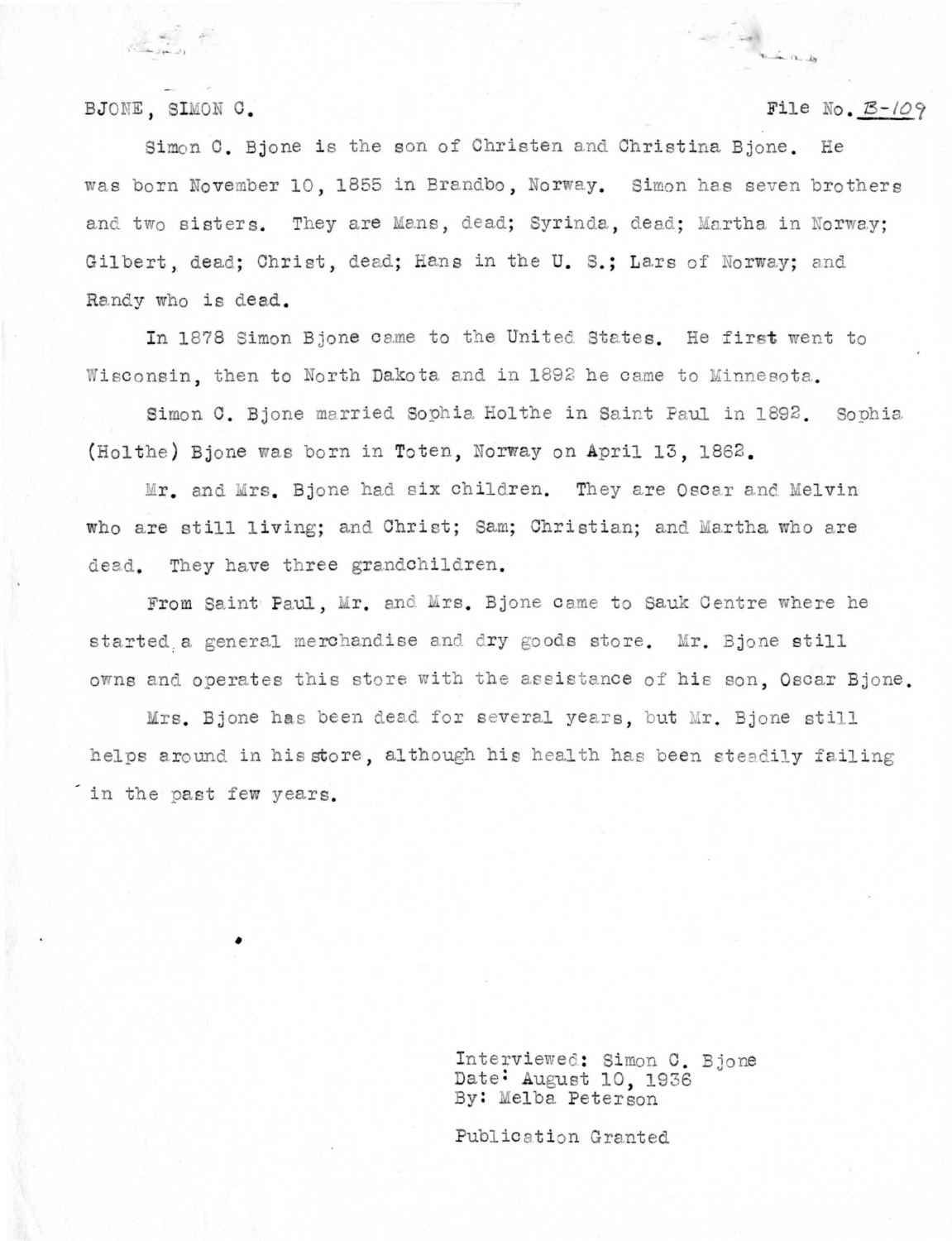BJONE, SAMUEL C. (To be added to the biography of File No. Samuel C. Bjone)

Samuel C. Bjone, veteran merchant, retired after forty-seven years of continuous business. He announced the sale of his general merchandise and grocery stock to A. W. Reynolds, of Ironwood, Michigan.

**'t** 

In 1890, Mr. Bjone opened his business on Third Street. He remained there for sometime and then moved next door to the building, which he erected, and which is now occupied by the Gamble Store. He later returned to his original location where he has since conducted a most successful business.

> Conied by:Melba Peterson Date: December 8, 1936<br>Taken from: Sauk Centre Herald of October 1, 1936